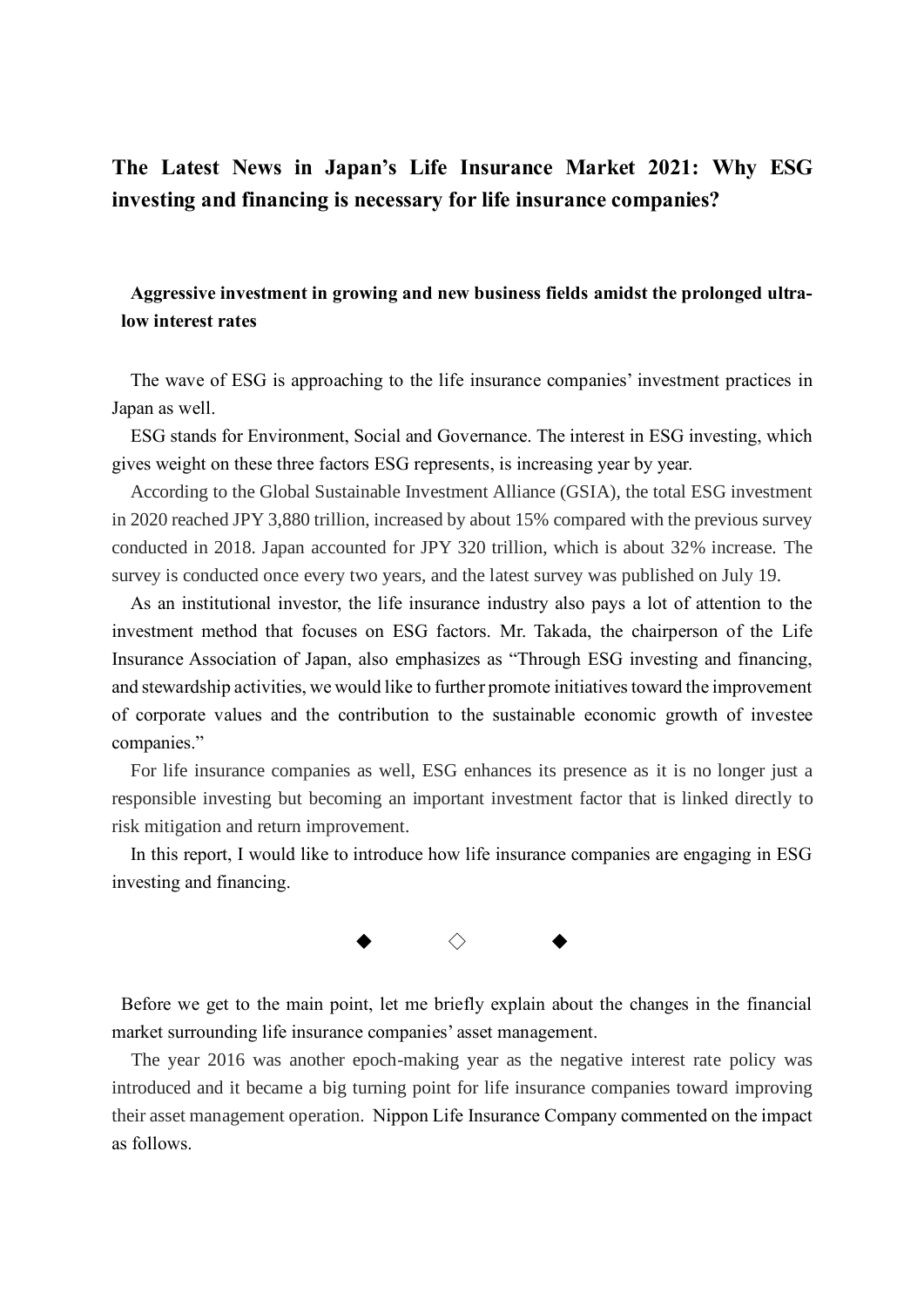"The days are over where we can earn yields simply by investing or financing companies, or buying JGBs. In today's bond market, even 20-year bonds or 30-year bonds yield only around 0.3% and it is not even close to our expected interest rates [promised to policyholders] so that they are not the best place at all to invest our operating funds. We are now in an era where we have to earn yields by carefully controlling risks. Each company has to make full use of its knowledge and skills to quickly find and make higher-return investments. This is one of the ways to improve asset managements."

While the ultra-low interest rate environment remains with no end in sight, the profitabilityoriented investment has been weighed heavily. Under such investment direction, investing in JGBs has been restrained, but diversified international investments have been further promoted by allocating funds into foreign bonds with or without currency hedging, or domestic and foreign stocks and corporate bonds.

Moreover, venturing into overseas credit investment and overseas project finance as growing and new fields has been kicked into gear. ESG investment and finance, by the way, is included here.

For example, Nippon Life invested and financed a total of JPY2,193.2 billion in growing and new fields over three years. That is, Nippon Life achieved a target amount of JPY2 trillion set in its medium-term management plan (FY2017-2020) a year ahead of schedule.

Nippon Life has implemented its new medium-term management plan, *Going Beyond* since FY2021. As for its asset management, Nippon Life says, "In addition to the continuation of low growth and low interest rates, the impact of COVID-19 would also continue to some extent. Given this assumption, we will focus on two points in order to realize profitability and a sustainable society. One is transforming portfolio and the other is strengthening ESG investing and financing."

# **Important factors affecting investment returns in 10 or 20 years**

Positioning *Integration* whereby the ESG factors will be incorporated into the investment and financing process, as one of the important approaches---. This is Nippon Life's basic stance toward its ESG investing and financing. Main points for each asset type are as follows.

<Stocks/Loans/Corporate bonds>

When investing and financing companies, information of investee companies' ESG initiatives obtained through dialogues with them will be also evaluated in addition to basic information whether or not there are ESG initiatives.

ESG evaluations are incorporated into Nippon Life's investment and financing decisions from the standpoints such as for stocks, how the given company's ESG initiatives affect its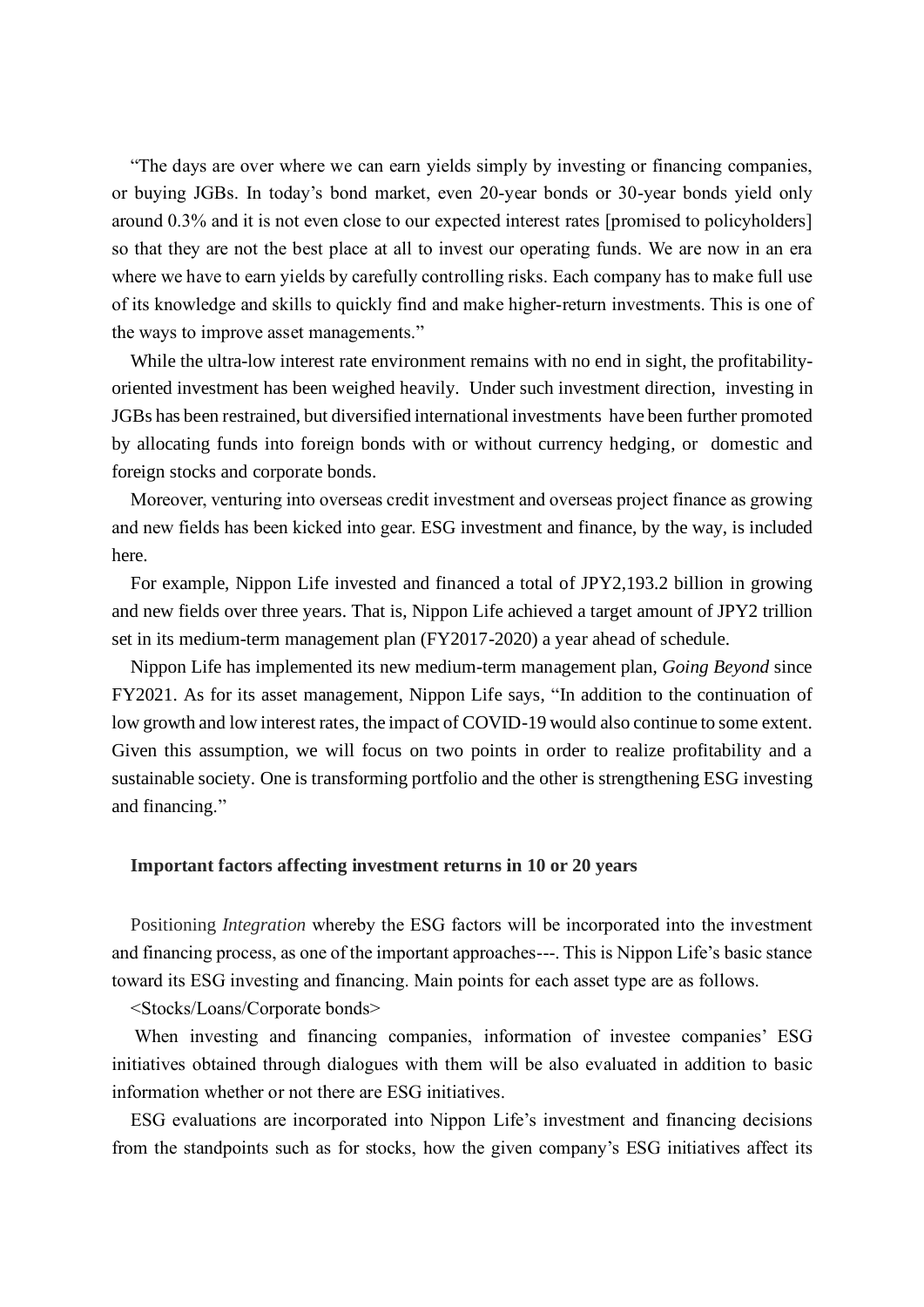corporate values, and for loans and corporate bonds, how they affect its creditworthiness.

<Government bonds/Sovereign bonds>

Regarding investment decisions from the standpoint of how they affect the creditworthiness of the country, dialogues with investees will be held as necessary, based on international statistics and information from ESG rating agencies. Incidentally, sovereign bond is a general term for any bond issued or guaranteed by governments or governmental agencies.

<Real Estate investments>

The socially and environmentally friendly building standard will be set up and the thirdparty certification will be obtained for each investment property. As for the selection of contractors, the status of ESG initiatives will be confirmed.

There is another important ESG related process called *Engagement* beside *Integration*. This is to have conversation with investee companies about the evaluation result through the integration process and evaluation factors. Nippon Life positions Integration and Engagement as the core [of ESG investing and financing] and aims to support the ESG initiatives of investee companies.

Nippon Life has left the task of raising up the level of both processes the newly established ESG Investment Strategy Office.

Nippon Life has integrated ESG criteria into some assets such as stocks and corporate bonds; however, since April 2021 in order to increase the effectiveness of ESG investing and financing, ESG integration has been implemented to the investment process of all the asset management including sovereign bonds as well.

 So can only highs or lows of scores, ratings provided by external agencies or internal ratings, be the source of investment decisions at the time of actually making ESG investments?

"We move forward with the comprehensive evaluation from the standpoint of whether or not it leads to better investment returns, whether or not it leads to reduce investment risks and so on. It is never like assigning 'good' or 'bad' to ESG scores and then buying 'good' and selling 'bad'. For those of us who make long-term investments, ESG criteria will be an important factor to affect our investment returns in 10 or 20 years from now," explains Nippon Life.

In July this year, the board of the Principles for Responsible Investment, or PRI appointed one of its directors from Nippon Life. The Principles for Responsible Investment suggests that institutional investors reflect environmental, social and corporate governance issues to investment practices. There are more than 4,000 signatories and it represents USD121 trillion. Nippon Life is the first insurance company in the world producing a director of PRI from its organization.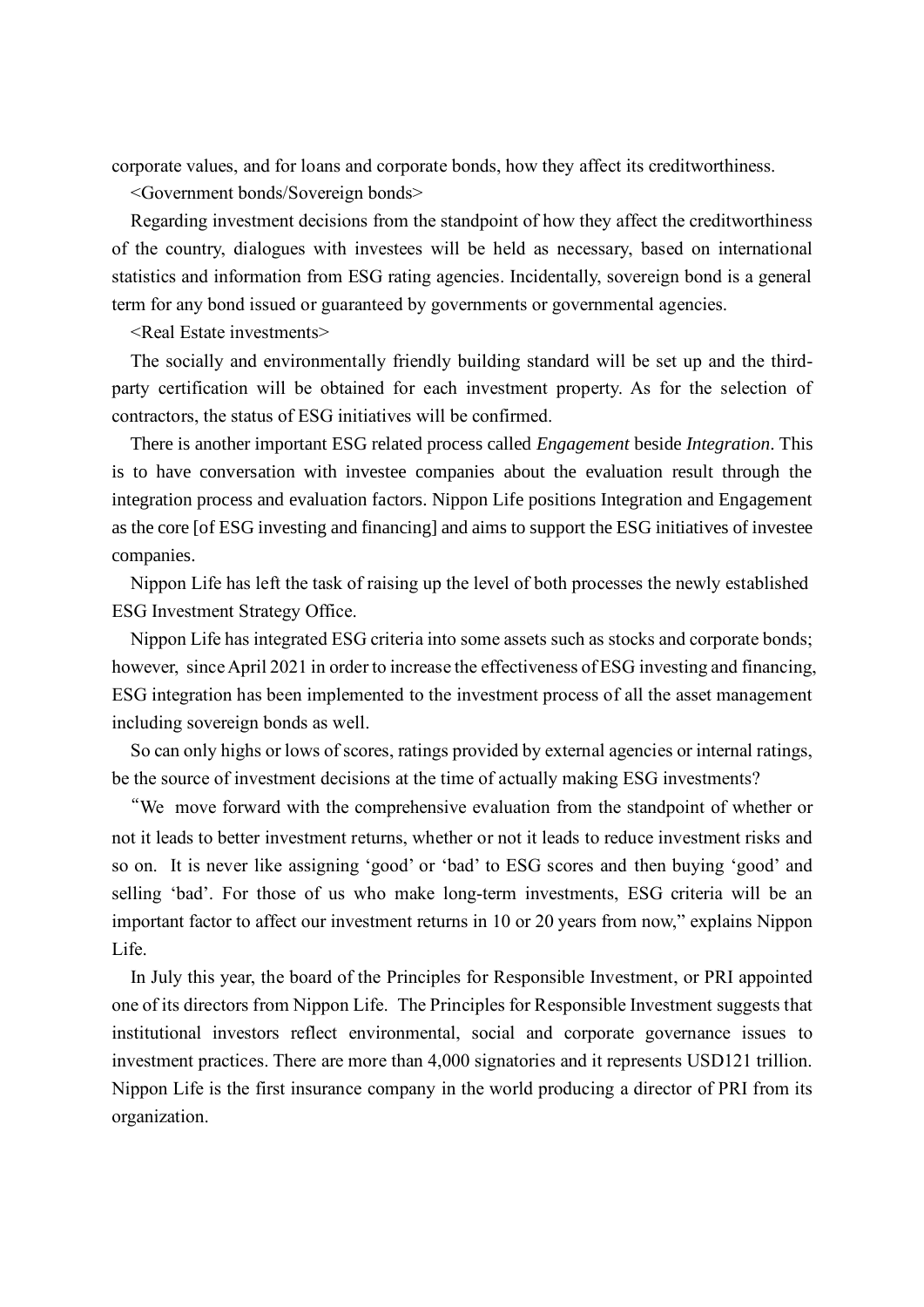#### **Considering this year as the year aiming to get ESG integration into full-swing**

Dai-ichi Life Insurance Company has been continuously improving its ESG investment activities since signing the PRI in 2015.

During the FY2019, Dai-ichi Life added the climate change mitigation to its core issues and actively invested in or financed renewable energy related business or SDG bonds including green bonds. At the same time, Dai-ichi Life has established a systematic integrated assessment method for climate-related information.

Furthermore, Dai-ichi Life positioned FY2020 as the year to aim for a full-scale ESG integration and established its basic policy on ESG investing. The specifics are as follows.

① Completing incorporation of ESG into all the asset management policy and process by the end of FY2023.

② Doubling the ESG investment amount, at least, over the next 4 years.

③ Supporting positive actions and changes of investee companies to solve social issues.

FY2023 is the final year of Dai-ichi Life's medium-term management plan, *Re-connect 2023*, and by incorporating ESG perspectives into its investment process, Dai-ichi Life will make, for example, environment conscious investment decisions.

Dai-ichi Life speaks emphatically that it would like to build a portfolio that manage both of earning-opportunities and resolution of social issues by reducing ESG risks and taking opportunities.

The company has steadily made a total of JYP 550 billion for 7 years since 2013 and it will accelerate the pace of progress.

# **Building a portfolio focused on financing toward a low carbon society**

Meiji Yasuda Life Insurance Company has been working on the major reforms on its asset management considering changes in the market environment and international capital regulations scheduled to be introduced in 2025.

Specifically, Meiji Yasuda Life will engage in strengthening the core function of its asset management and the company aims for securing sustainable total return for 4 years from EY2020 to FY2023.

"It used to be common to earn yields through long-term or even super long-term investments; however, we are now setting our eye on not only interest and dividend income but also total profits by optimizing investment timing and diversifying and upgrading asset management methods," says Meiji Yasuda Life.

During FY2020, Meiji Yasuda Life announced its ESG investing and financing policy,